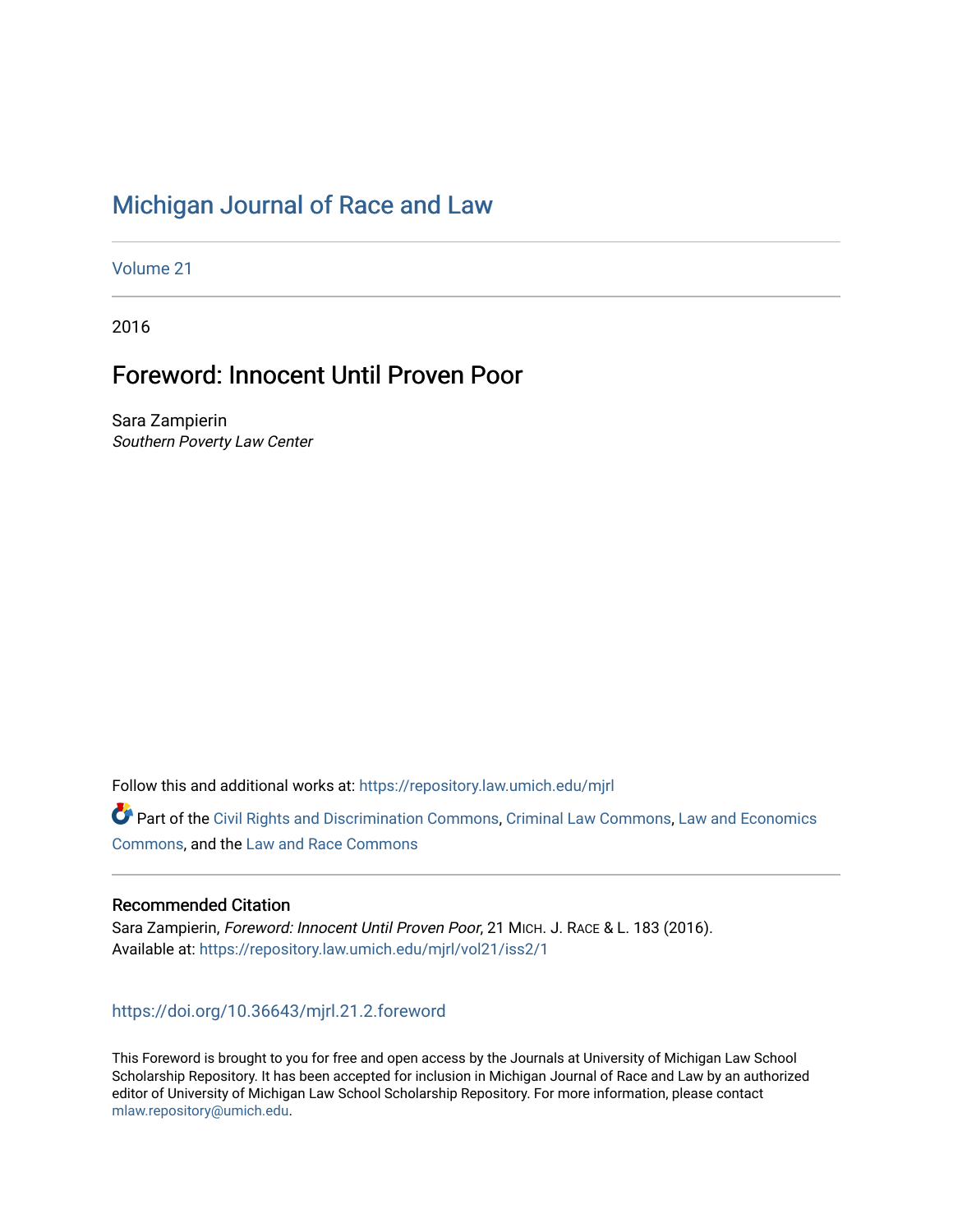### FOREWORD: INNOCENT UNTIL PROVEN POOR

#### *Sara Zampierin\**

One of the core tenets of our criminal justice system is the presumption of innocence until proven guilty. As the title of the Symposium recognizes, we have allowed our justice system to ignore that presumption for people living in poverty in a variety of ways. Instead, it often inflicts additional and harsher punishment on individuals because of their poverty.

This is best understood through the stories we heard during the Symposium:

Crystal, a woman from San Francisco, California, did not have enough money to post the \$150,000 bond she was told was necessary to get out of jail. Because she needed to take care of her elderly grandmother, she borrowed money from her family and signed a promissory note to pay a bail bond company a non-refundable \$15,000 fee, plus interest. Even though all charges against her were dropped the next day, she is still responsible for paying that money.

Jack, a man from Norwalk, Ohio, was picked up on warrants four separate times and incarcerated for a total of sixteen days for his inability to pay a \$1500 fine on old municipal court cases. These warrants and incarceration plagued him for almost two decades after he received the fines.

Vera, a woman from Bainbridge, Georgia, was required to report to a for-profit probation company solely because she could not pay for her traffic ticket. The company detained her in the courthouse on the day she was sentenced and demanded an initial \$50 fee to avoid jail, which she was only able to pay by pawning her engagement ring and her fiancé's weed trimmer.

A woman in Ferguson, Missouri, received two parking tickets and ended up owing \$1500, spending six days in jail, and losing both her children and her job, all as part of a scheme designed by city officials to increase revenue from the criminal justice system.

The profit motive that permeates many of our local justice systems means that cash is the ticket out of the criminal justice system for the wealthy, and those who do not have money remain stuck in its talons. A person living in poverty is more likely to spend time in jail before trial

Sara Zampierin is a Senior Staff Attorney for the Southern Poverty Law Center. She works on issues of economic justice, addressing the public and private systems that trap people in poverty and punish them simply for being poor. Before joining the SPLC, Sara served as a law clerk to Judge Keith P. Ellison of the U.S. District Court for the Southern District of Texas. She is a graduate of Harvard Law School and Rice University.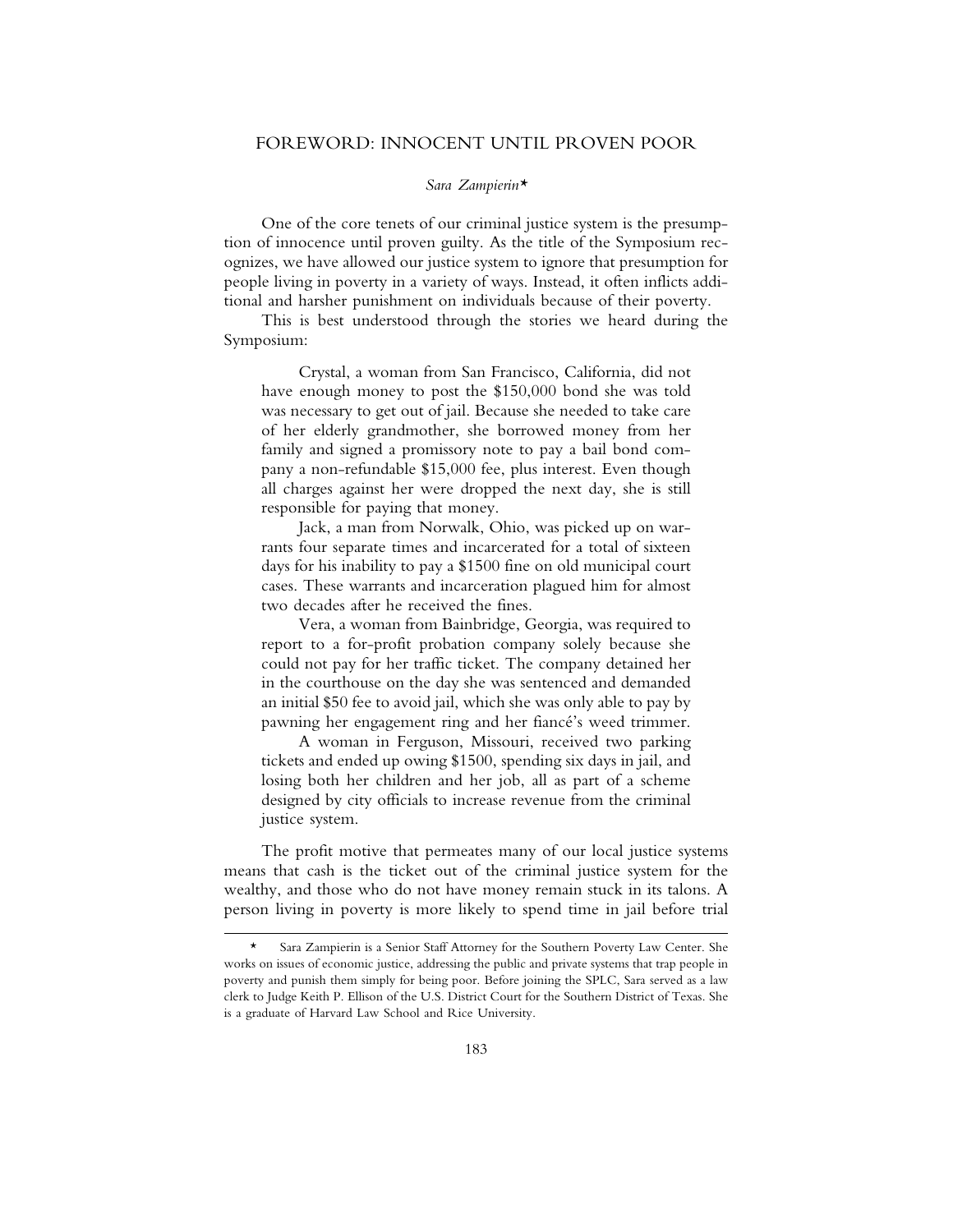because she cannot afford bail and thus ends up taking a plea deal with a longer sentence, is unable to access diversion or other programs that would help her avoid criminal charges because of the fees that are required, gets appointed counsel who is overworked and underfunded (and is then assessed additional fees to pay for that representation), faces additional monitoring and financial punishments because of her inability to pay the fines immediately, and ultimately ends up in jail for failure to pay.

It is hard to hear stories like these from across the country and not be outraged about, as Vanita Gupta stated in her keynote address, the "unjustifiable, counter-productive—and frequently unconstitutional—treatment of the poor in our nation's courtrooms." But I am also encouraged by the growing awareness of these problems and the reform efforts that have already developed from this outrage. Officials from Lucas County, Ohio, spoke about their efforts to study the population involved in the criminal justice system and to change policies that caused disparities based on wealth, like eliminating the fee to participate in a pre-trial diversion program. Collecting data in other communities will raise awareness of this problem and help root out injustices facing the poor, as Colin Reingold advocates in his essay. The ACLU of Ohio's research and stories of individuals imprisoned for their inability to pay court debts spurred the Chief Justice of the Ohio Supreme Court to issue guidance to judges about the constitutional problems with these practices, as Jocelyn Rosnick and Mike Brickner discuss in their essay. Many cities across the country have abandoned similar debtors' prison policies and have reformed their bail systems in the face of lawsuits. The for-profit probation industry, once entrenched in more than 100 cities in Alabama, has largely abandoned the state. The City of Ferguson has decided to enter into a consent decree to reform racially biased police practices and court and policing practices that were driven by a desire for increased revenue.

But the fight is far from over. Unlawful and harmful practices that unfairly punish the poor are common in courts throughout the country, as the Department of Justice recognized in a recent letter to state court judges. Communities also continue to demand police department reforms, as Jonathan Smith explores further in his article. Justice will not come without a fight in places that have long used the criminal justice system as a cash register to raise money for cities and to generate revenue for private companies.

The Symposium speakers and authors in this issue have pushed us to be mindful of the ways in which persons in poverty are punished under our current system and to identify alternative, non-discriminatory methods for meeting the same goals. For instance, we can set up a bail system that does not discriminate against indigent persons through its reliance on money but instead provides them with the services they need to appear at a subsequent court date. We can assess fines at sentencing that match their ability to pay and give them a reasonable schedule of payments, instead of